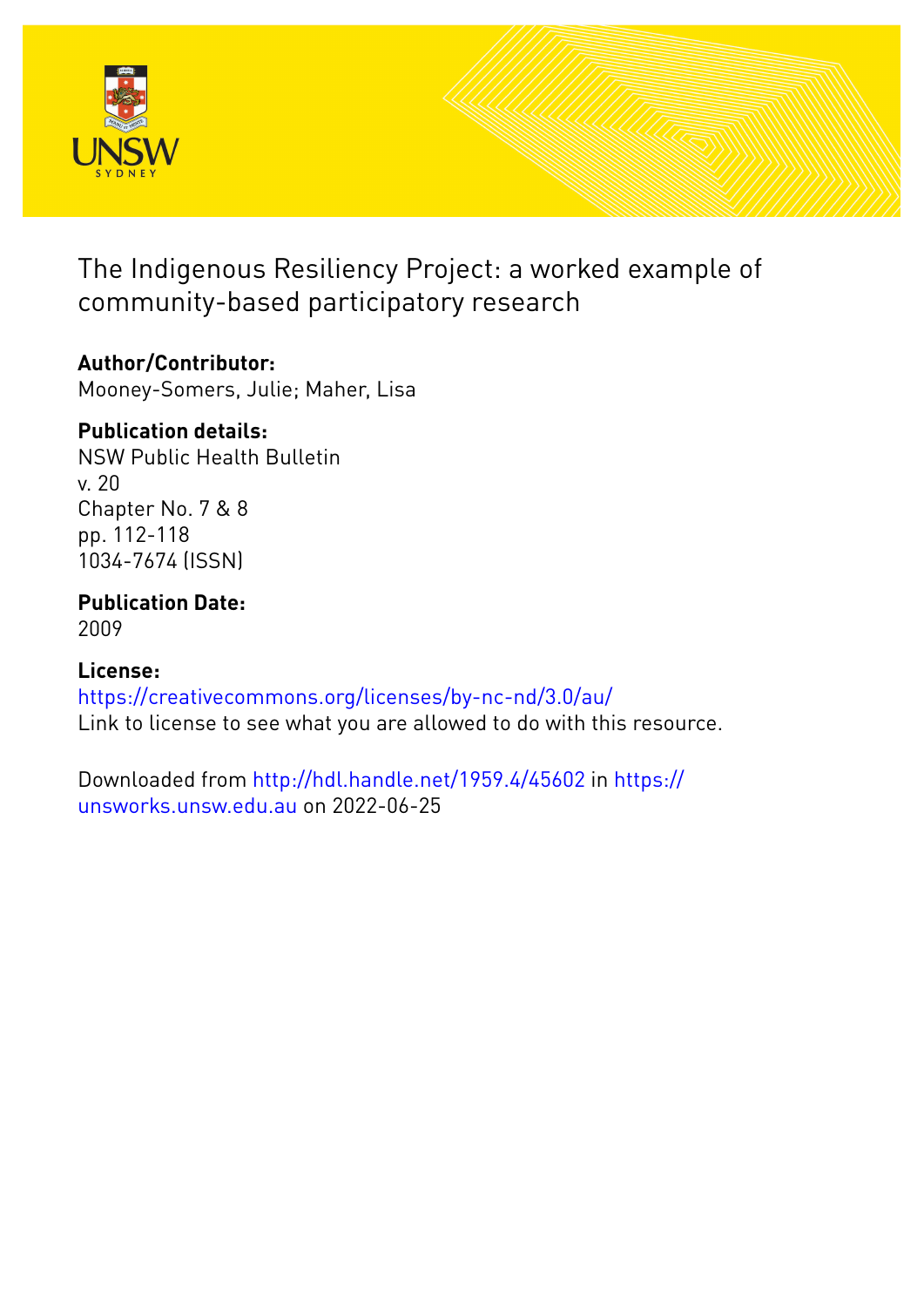# **The Indigenous Resiliency Project: a worked example of community-based participatory research**

## *Julie Mooney-Somers<sup>A</sup> and Lisa Maher<sup>A</sup>*

<sup>A</sup>National Centre in HIV Epidemiology and Clinical Research, University of New South Wales

NSW Public Health Bulletin, 20(7 & 8), 112–118.

**Abstract:** Community-based participatory research (CBPR) is often cited as a suitable methodological approach for academic researchers wanting to work collaboratively with Indigenous communities. This paper describes the Indigenous Resiliency Project currently being conducted in Redfern, Townsville and Perth. This case study is used to demonstrate how a group of university-based researchers and Aboriginal Community Controlled Health Services have used CBPR to work with young Indigenous Australians to explore young people"s perspectives on resilience in relation to bloodborne viruses and sexually transmissible infections. This paper also describes some initial benefits gained through the process of developing the Indigenous Resiliency CBPR Project, such as: developing research capacity; establishing relationships between community organisations and research institutions; and prioritising ethical and social considerations in the conduct of research. A community commentary on the experience of one health worker involved in the project accompanies the paper.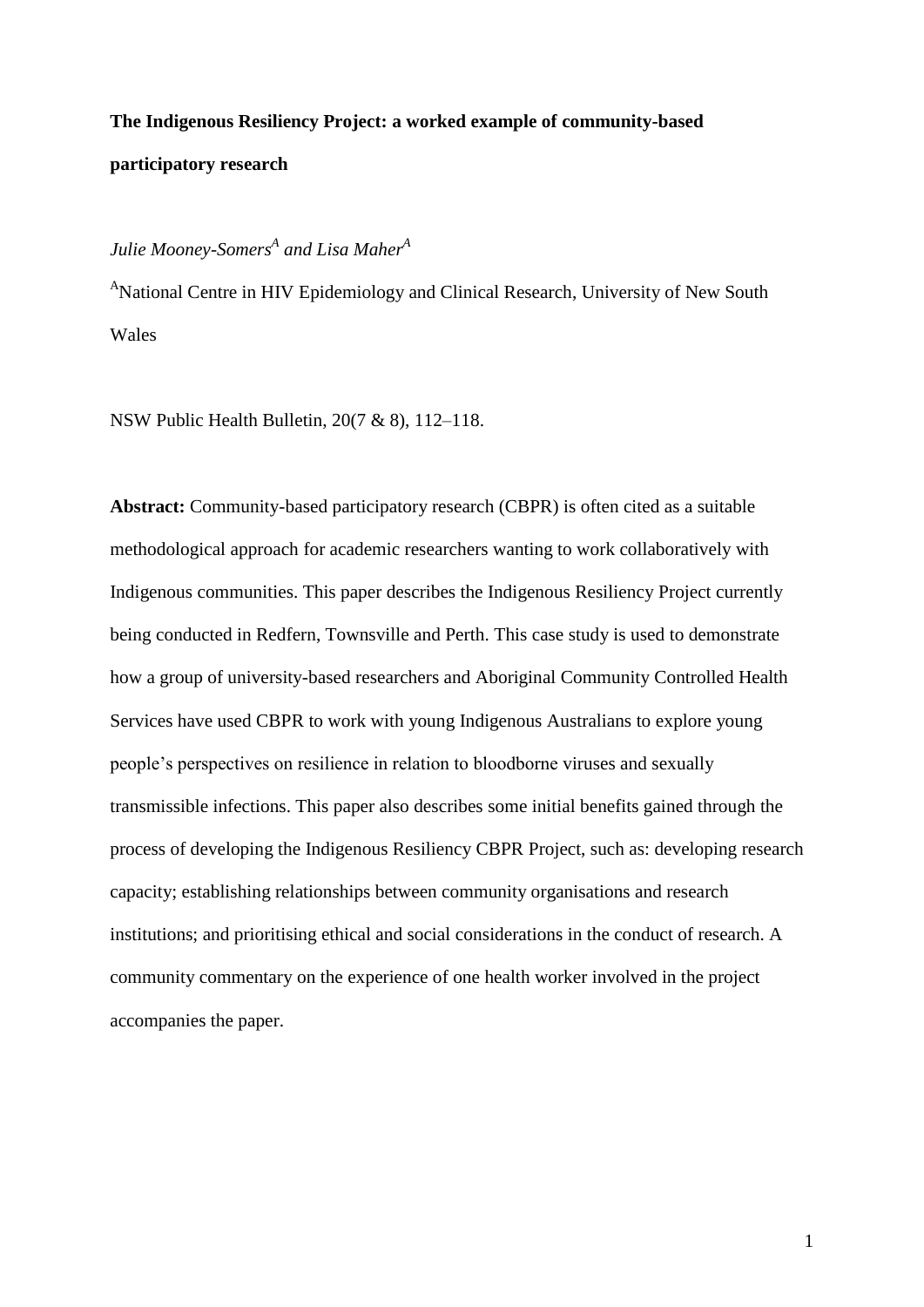*Aboriginal people have been examined, measured and asked questions … They have been passive subjects rather than participants.* 1

Despite the volume of research conducted on the health of Indigenous Australians, there is a perception that Indigenous people have derived little direct benefit from these efforts. $2$  The history of research on Indigenous peoples, both locally and internationally, has produced a deep suspicion of research,<sup>1,3</sup> with a recent series of community workshops indicating that Australian Indigenous communities remain suspicious of research conducted by mainstream organisations. 4 In 2002, the National Health and Medical Research Council (NHMRC) launched its Road Map, a set of guidelines for health research with Indigenous communities calling for "community involvement in the development, conduct and communication of research".<sup>5</sup> More recently, the National Statement on Ethical Conduct in Human Research states that the "research approach should value and create opportunities to draw on the knowledge and wisdom of Aboriginal and Torres Strait Islander Peoples by their active engagement in the research processes, including the interpretation of the research data".<sup>6</sup> Aboriginal and Torres Strait Islander organisations have developed their own research protocols for researchers wanting to work with Indigenous communities, $\alpha$  and a number of Human Research Ethics Committees established to assess research affecting Indigenous people and their communities. It is in this context that Indigenous health research increasingly involves partnerships between university-based researchers and Indigenous communities and organisations. These partnerships are seen as a way of ensuring research is responsive to community needs, is conducted in a culturally appropriate manner, and is beneficial to the community.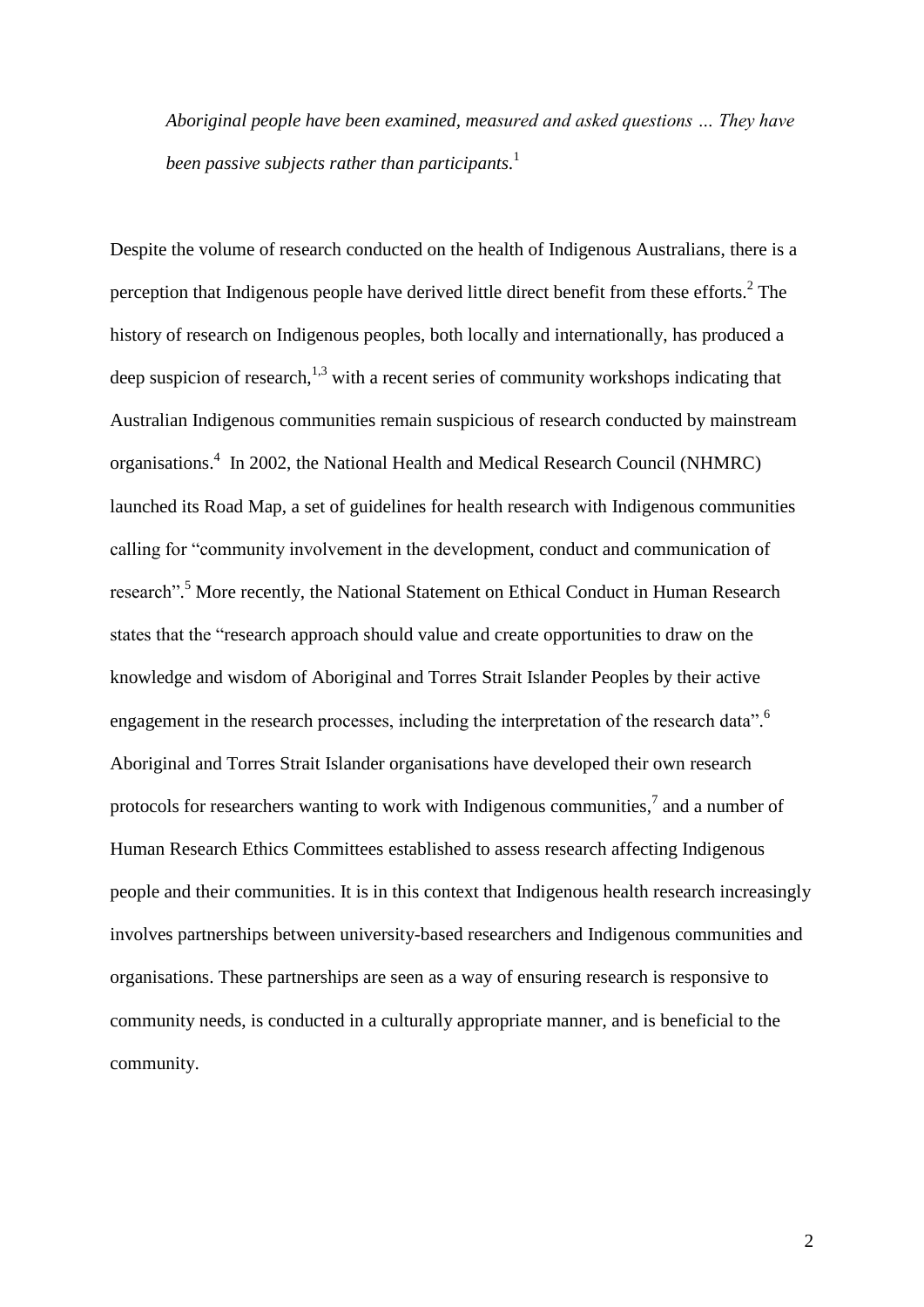Community-based participatory research (CBPR) is an approach that allows researchers to work with communities to generate knowledge about and solutions to problems the community is facing. This framework repositions the people who would usually be the object of the research as participants in the research process; "the researched become the researchers".<sup>8</sup> CBPR involves more than consultation; it focuses on developing community capacity to participate as co-investigators in developing, conducting and disseminating the research.<sup>9</sup> CBPR encompasses approaches such as participatory action research, action research, partnership research and collaborative inquiry, and is characterised by an emphasis on communities as co-researchers. A review of CBPR undertaken in the United States suggests two core elements: a reciprocal co-learner relationship between researchers and communities (which includes shared decision-making and the removal of barriers to participation), and the immediate and direct benefit of new knowledge (which includes shared ownership of research products).<sup>9</sup>

CBPR has often been utilised in research with vulnerable or marginalised populations<sup>10-12</sup> and is increasingly employed in research with Indigenous communities.<sup>1,9,13-17</sup> The principles and characteristics of CBPR are considered to have the potential to address the failings, and "colonising-effects",<sup>8</sup> of previous research on Indigenous peoples. Further, by involving affected communities in the analysis and interpretation of data, CBPR has the potential to avoid the misrepresentation of "Indigenous societies, culture and persons by non-Indigenous academics and professionals".<sup>8</sup> Instead of seeing 'experts' – usually non-Indigenous people – as the only legitimate source of knowledge, CBPR recognises and values the knowledge of "ordinary" people. While the technical knowledge of researchers is valuable, it is not the only legitimate way of knowing about the world.<sup>18</sup> Moreover, prioritising community members' knowledge of community needs and perspectives may increase the likelihood of any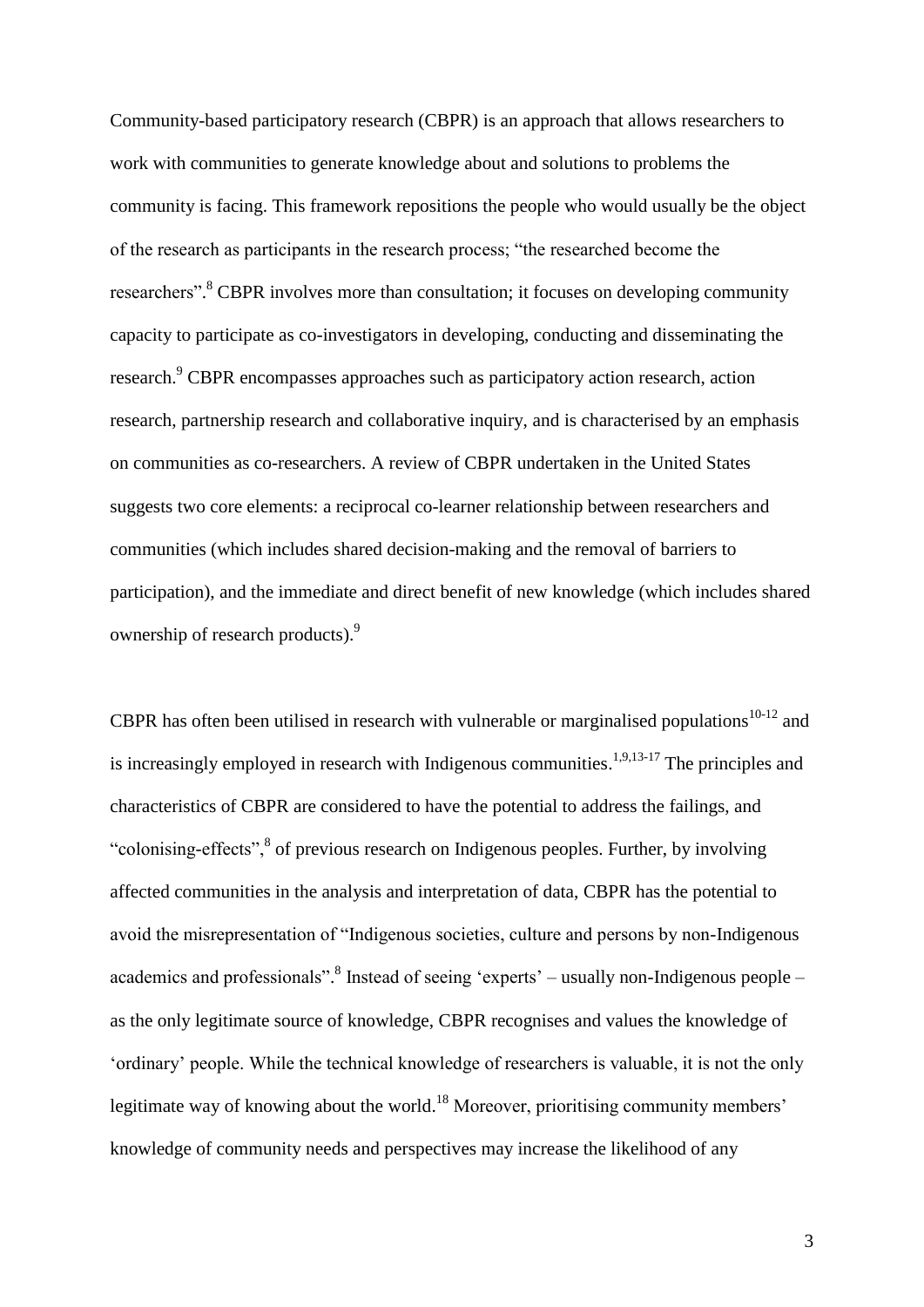intervention arising from the research having beneficial outcomes for the affected community.<sup>9</sup> While a CBPR framework is increasingly used in mainstream public health research, there are few published examples of the day-to-day practicalities of using this framework to undertake research with Indigenous communities in Australia. This paper uses the Indigenous Resiliency Project as a case study to demonstrate how a CBPR approach can be employed to develop community-based research into highly sensitive and challenging health issues.

## **The Indigenous Resiliency Project**

The Indigenous Resiliency CBPR Project is one component of an international collaboration exploring the role of resiliency in responding to bloodborne viruses (BBVs) and sexually transmissible infections (STIs) in Indigenous communities in Australia, New Zealand and Canada. Funded by the NHMRC, the Australian component is being undertaken by a collaboration of Aboriginal Community Controlled Health Services (ACCHS): Townsville Aboriginal and Islanders Health Service (TAIHS), Aboriginal Medical Service, Redfern (AMS Redfern) and Derbarl Yerrigan Health Service, Perth (DY); a research institution: the National Centre in HIV Epidemiology and Clinical Research; and several independent Indigenous researchers. This collaboration worked with international partners to develop a funding application. The Boards of Directors of the three participating ACCHS reviewed and approved each component of the project during the initial project development stage, and again when each component began. Formal ethical review processes have been followed through the Human Research Ethics Committees of the Aboriginal Health and Medical Research Council of NSW, the Western Australian Office of Aboriginal Health and the University of New South Wales. An Australian Steering Committee (ASC), made up of two representatives from the three community partners and the research partner, along with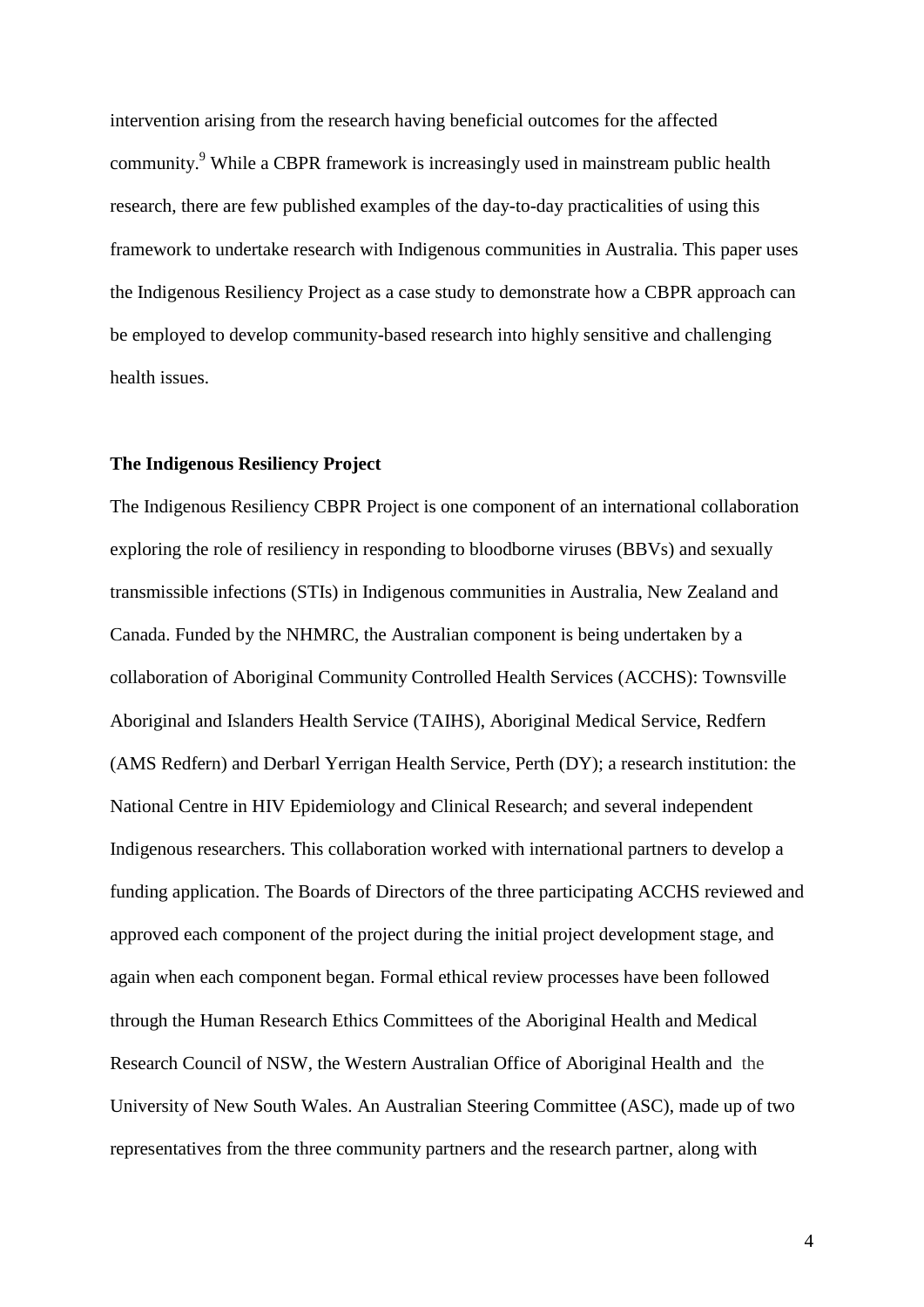several independent Indigenous researchers, oversees the development of the project. The ASC provides guidance on scientific, administrative and budgetary matters and determines areas of priority for the project. The ASC plays a vital leadership role in advising on cultural matters related to the conduct of the study, including the review and approval of all project dissemination, and assists in strengthening communication with all key stakeholder communities. This is the forum through which shared decision-making is achieved and the shared ownership of research products is protected.<sup>9</sup>

The Indigenous Resiliency CBPR Project brings young Indigenous Australians, participating health services and university-based researchers together to develop and conduct qualitative research on what protects young Indigenous Australians against BBVs and STIs. It aims to build the capacity of participating health services in research practice; identify, assess and enhance the STI and BBV resilience capability of Aboriginal and Torres Strait Islander people in three project sites; and inform opportunities to decrease the risk of STI and BBV transmission in project site communities. In each project site, a locally-employed (but centrally-funded) site coordinator and health service staff, under the guidance of their Board of Directors, work with a project-based qualitative study coordinator and university-based researchers to engage with young Indigenous people from the local community (peer researchers) to develop and conduct the project. The Indigenous Resiliency CBPR Project is not a multi-site project where the same protocol is implemented across all sites. Instead, each project "is a custom job", <sup>19</sup> with the local projects recognising diversity by developing in response to the priorities – and capacities – of the local community and health service.

#### **Methods**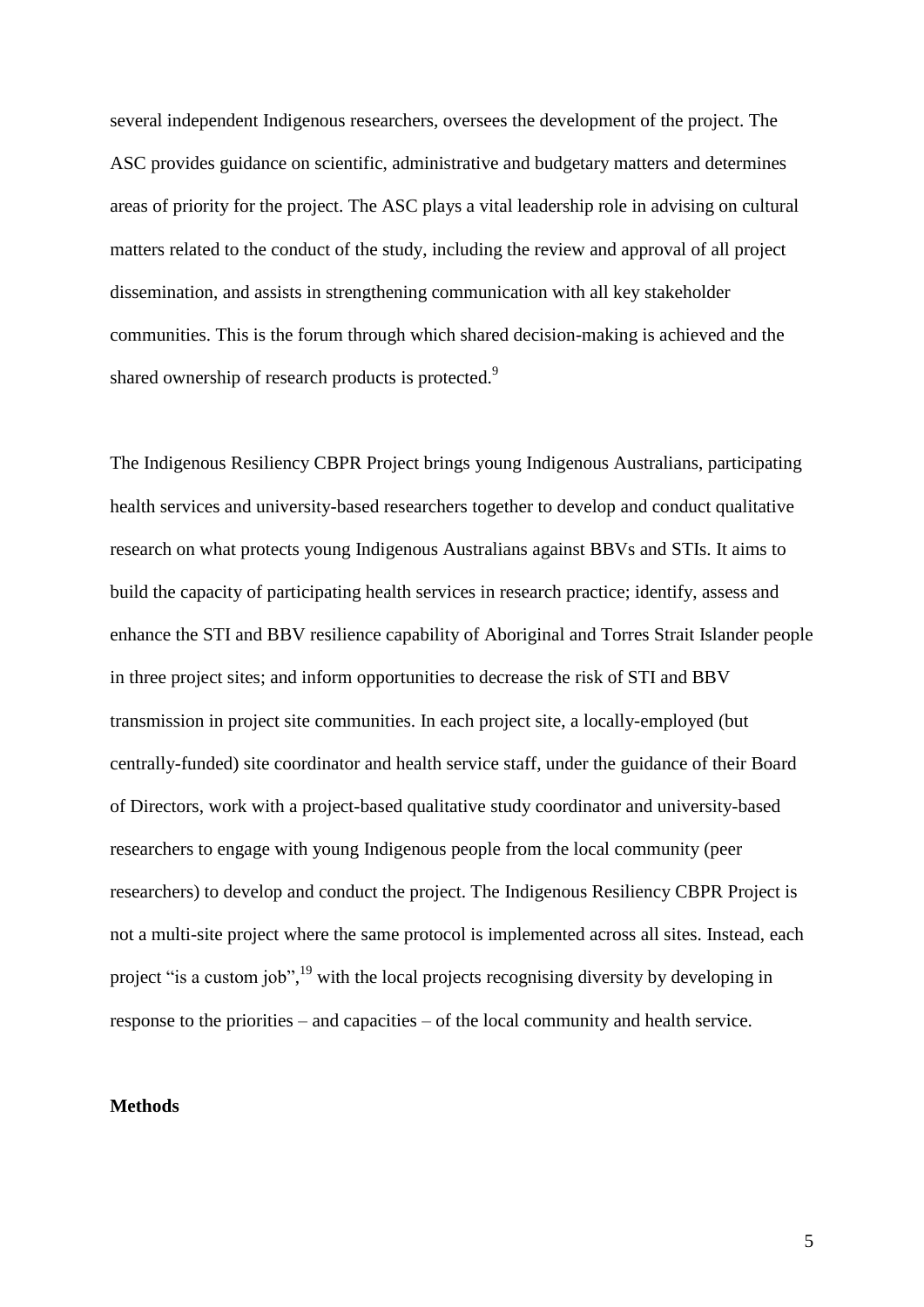Individual interviews and focus groups are being used to explore young people"s lived experiences of sexual behaviour and drug use, learning about STIs and BBVs in their families and communities, and accessing services for prevention, testing and treatment. These qualitative approaches offer opportunities for understanding the meaning of sexual behaviour and drug use, and the contexts in which people contract or avoid STIs and BBVs. Individual face-to-face interviews, in particular, allow peer researchers to create a space where participants can share stories of how they have drawn on their own and their community"s strengths to keep themselves protected against STIs and BBVs.

CBPR is a dynamic process, with the project emerging as the process proceeds. Project questions and processes are likely to be progressively redefined and qualitative methods are conducive to this. It is also necessary for the project to be flexible to the developing skill and confidence of peer researchers (and health service staff). In CBPR, methods are selected on the basis that they are "useful and useable to all those participating in the process".<sup>18</sup> This means selecting methods that can be taught quickly to people with a broad range of educational experiences and literacy skills. To date, 20 young people and many health service staff and mentors have been trained in qualitative sampling, developing interview questions, and conducting and recording interviews. In due course, these young people, health service staff and mentors will participate in the thematic analysis of the qualitative data they have collected and disseminate findings through the preparation of community reports and involvement in community forums. People have been provided with the skills required to participate actively in each stage of the research process. The methods used do not need expensive hardware or software. Indeed, most of the data has been collected using pen and paper. This has allowed the development of a skill base that is more likely to be sustainable when the project ceases.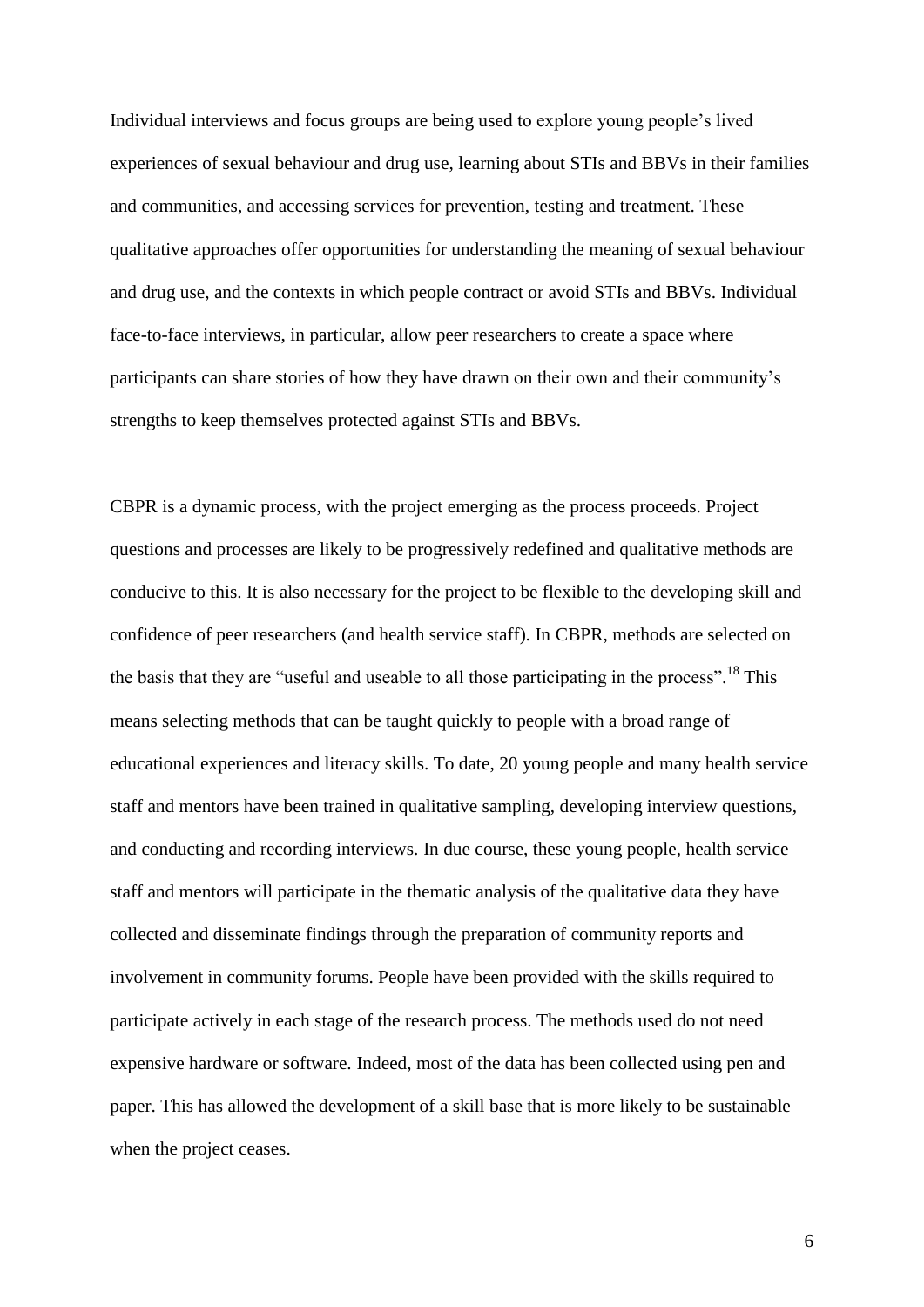The relationship between interviewer and interviewee is crucial in qualitative methods as data is generated through their interactions. The Indigenous Resiliency CBPR Project concerns personal and often stigmatised behaviours, and the research teams spent a lot of time discussing how to talk about these in sensitive and culturally appropriate ways. Semistructured interviews and focus groups allow peer researchers to use their knowledge and expertise to conduct a conversation around the interview questions and adapt their questions and style for individual participants. Interviews usually began with a conversation about where the participant's and researchers' families were from. This was an important cultural protocol to follow and the amount of time spent on this varied considerably, especially if there was a shared family connection. The first question in the interview schedule (in both Townsville and Redfern) was about the participant"s history. This allowed the participant to provide a context for the interview, and for the researcher and participant to get to know each other before questions about STIs and BBVs began. Again, this was an important cultural protocol but is not usual for a qualitative research interview.

CBPR recognises local methods of knowledge gathering as valid.<sup>19</sup> Semi-structured interview schedules were developed in the research training and development workshop held at each site. This meant that the peer researchers and health service staff shaped the question content and the way questions were to be asked. Interviewers used the schedule to guide their conversation, encouraging participants to share personal experiences and stories from their lives. Data was collected by spending time meeting and getting to know people in the community (potential participants and others). Individual interviews were conducted on the street, in parks and shopping malls and in community-owned spaces. The flexibility of a qualitative approach meant that interviews could be held when an opportunity arose, and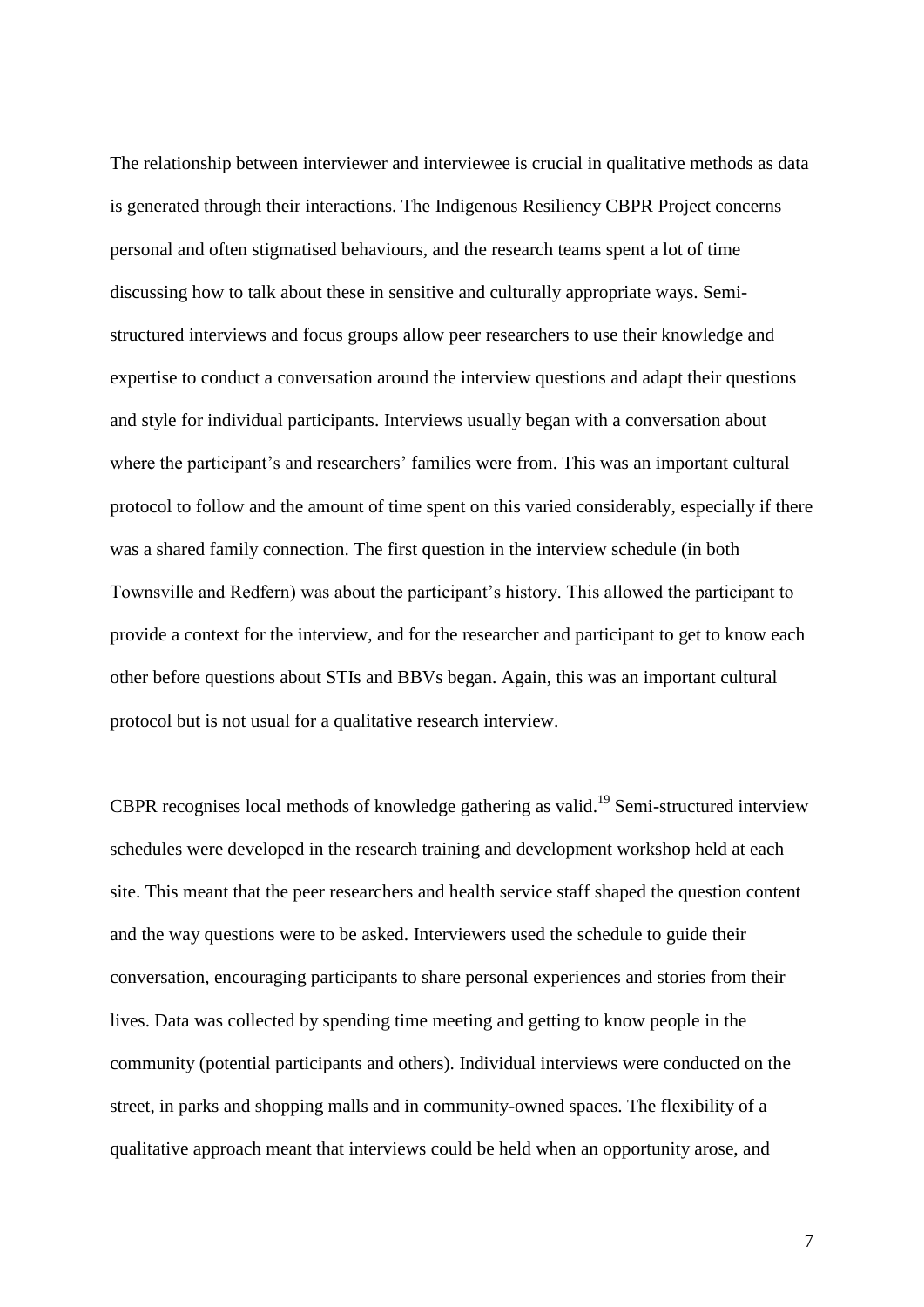could, if necessary, be started, paused and resumed at a different time. In the two active project sites, 95 individual interviews and seven focus groups have been conducted with young Indigenous Australians. In each case, an Indigenous researcher – peer, health service staff or mentor – was the interviewer or focus group facilitator.

At the time of writing, one project site is engaged in data analysis, a second is actively involved in data collection, and the third is developing the project, so there are no outcome data to report. However, the aims of the project are not exclusively oriented to data-driven outcomes. CBPR foregrounds action<sup>9</sup> and changes occur in service provision and the lives of people participating in the research throughout the project. The remainder of this paper will reflect on the process of the research and describe some process-driven outcomes.

#### **Discussion**

### **Reflecting community priorities**

The ASC asked each health service to identify a priority population to engage. In TAIHS, a consultation process was undertaken internally and with key stakeholders and community members. Consensus emerged around homeless and residentially-unstable young people as the priority population group.<sup>20</sup> In contrast, the AMS Redfern had an existing association with a local Aboriginal Men"s Group (Babana), whom they invited to become a partner in the local project. Thus, their priority population became young men.

The university-based researchers developed a three-day research development and training workshop covering research ethics, communication, research sampling and recruitment, individual and group interviewing, participant observation, writing field notes, and analysis of qualitative data (these workshops are described elsewhere<sup>21</sup>). Each workshop was tailored to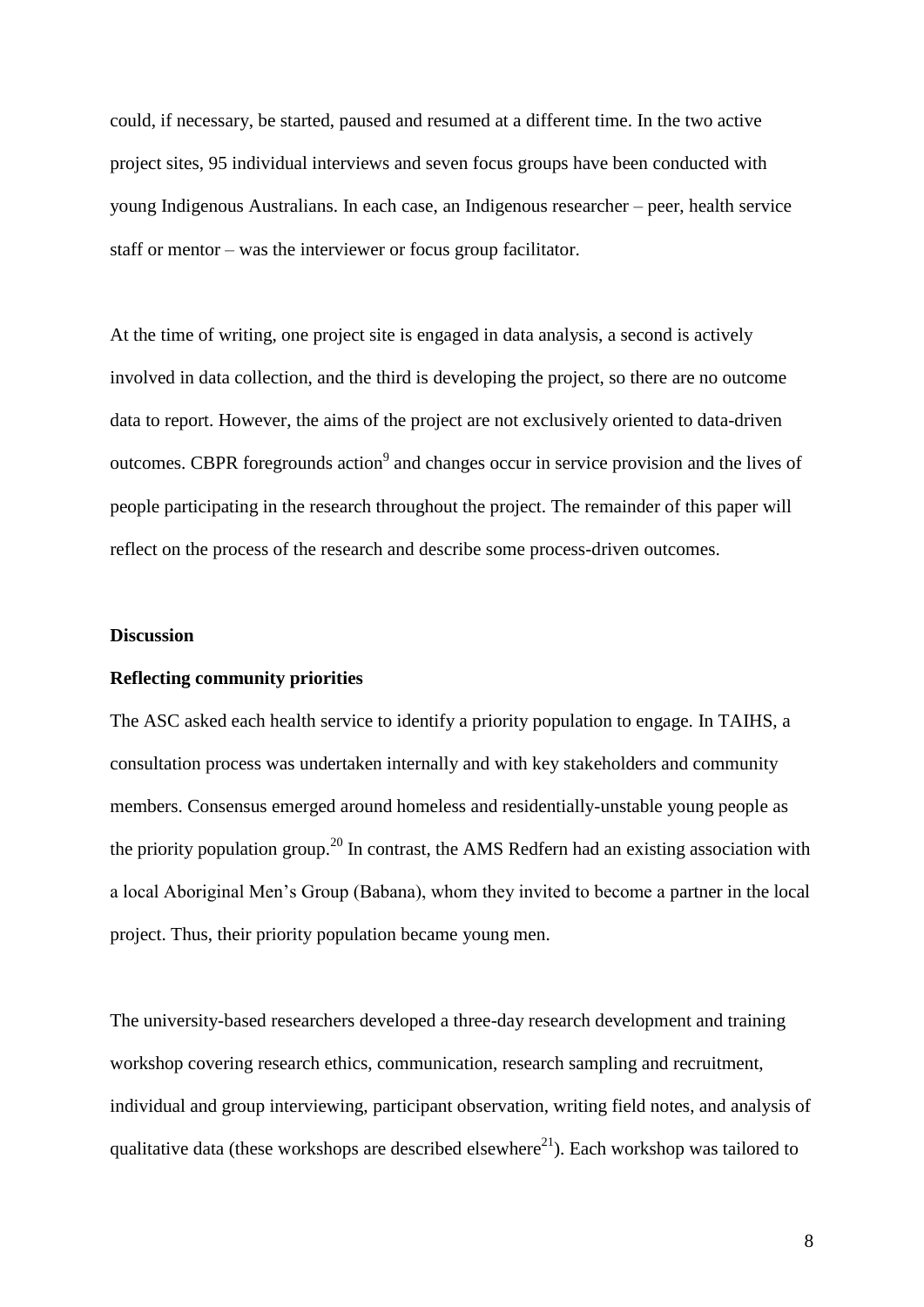the relevant priority population and the educational level of the peer researchers taking part in the project. Peer researchers, health services staff and – in Redfern – mentors, participated in the workshops. Over the course of the workshops, research processes and materials fundamental to the project were developed. These included inclusion and exclusion criteria for research participants; a recruitment plan; a list of topics and questions for the individual and group interviews; and introductory statements for interviews. In this way, peer researchers, health service staff and university-based researchers collaboratively developed project questions reflecting local priorities and meanings, and established ways of conducting the project that were appropriate to the priority population and the local community.<sup>20,21</sup>

#### **Working with peer researchers**

At the heart of CBPR is a commitment to work with people affected by the issue under investigation. For the Indigenous Resiliency CBPR Project this means inviting young Indigenous people from the local community to engage with the project as peer researchers – from the development of research questions and materials, to data collection, data analysis and dissemination. It also means valuing the knowledge peer researchers have gained through their lived experiences, and giving them a mandate to influence the project and its process.

In Townsville and Redfern, the journeys of the peer researchers have been quite different.<sup>20</sup> In Townsville, eight young men and women who had experienced residential insecurity (either personally or through a close family member or friend) were recruited through local contacts and health promotion events. These young people participated in the research training and development workshop and four were invited to work with the local team to develop and conduct the project. By the focus group stage, most of the original peer researchers were no longer involved and a ninth young person was trained to participate in the final stage of data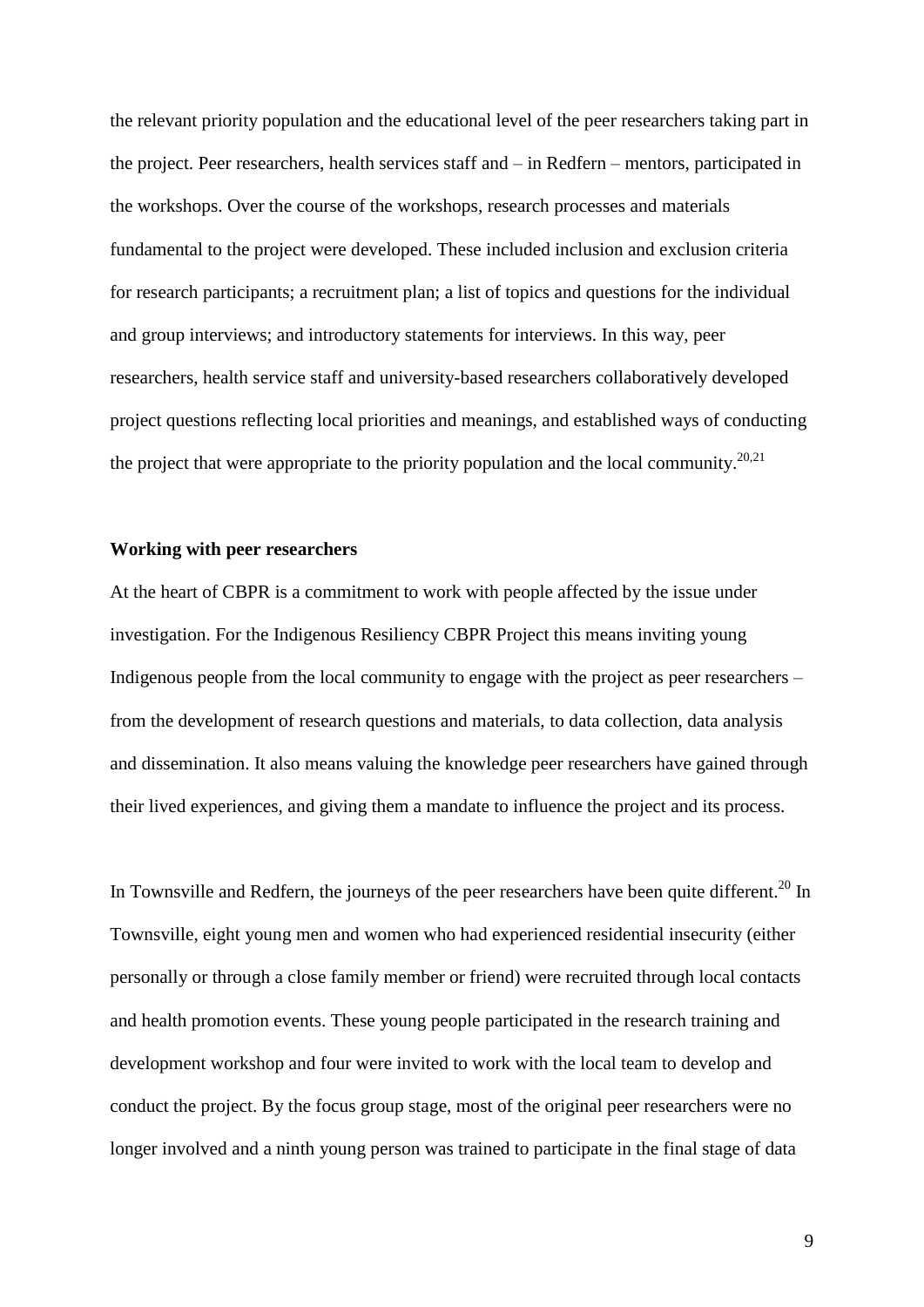collection. The AMS Redfern, in partnership with Babana Aboriginal Men"s Group, identified eight young men through professional or community contacts. All eight were asked to make a commitment to engage with the project for the duration (2 days per week for 4 months). The AMS Redfern and Babana Aboriginal Men"s Group introduced a parallel mentoring program where members of the men's group were matched with peer researchers to provide ongoing cultural support. This unique and valuable innovation has undoubtedly been crucial in maintaining the level of peer researcher involvement, with eight peers involved throughout. In keeping with the spirit of CBPR, the role of these mentors evolved during the project and they became an integral part of the research, attending research meetings and accompanying peer researchers during field work and data collection.

There has been a lot of discussion within the project teams about changes in the young people engaged as researchers. Health service staff and mentors have commented on their increasing self-esteem and confidence, and their willingness to speak out about issues they feel the project needs to address differently. The young people themselves have spoken of an increased sense of community belonging gained from working within a community organisation. The project has increased the youth voices within the participating health services, creating opportunities for dialogue between young people and health workers. Being involved in the project has also connected the participants to people who have become invested in their future. Opportunities for training and employment have been regularly brought to the peers" attention. Two of the peer researchers are now working in health service delivery within community-controlled and mainstream organisations. Important connections are also being made between current leaders in the local Indigenous community and the peer researchers, themselves potential community leaders. Several of the peer researchers have been invited to sit as community or youth representatives on advisory boards and committees.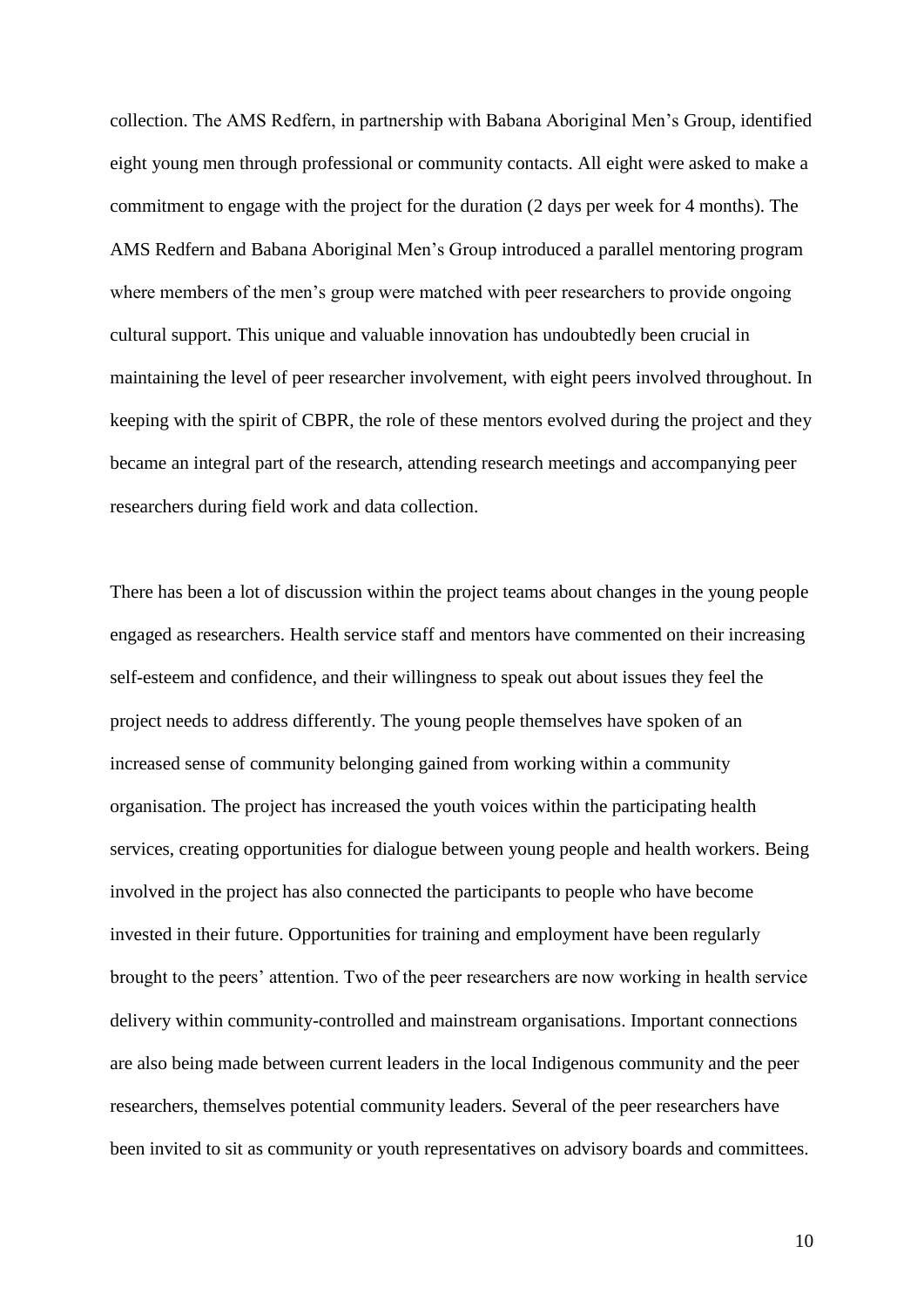### **Research as action**

The Indigenous Resiliency CBPR Project has had quite a high profile within the participating health services. For the duration of the project, there are dedicated site coordinators based within each health service and other staff who work closely with the project. In Redfern, eight peer researchers, eight mentors, two health service staff and a university-based researcher worked in the health service 2 days a week for 4 months. This is a significant presence, and raises the profile not only of the Indigenous Resiliency CBPR Project but of research generally. The health service"s support of research is demonstrated to staff, clients and other people visiting the service. More importantly, a research skill base is being developed within the health service, and in the case of the peer researchers (and in Redfern, the mentors), in the local community. This is an important outcome, and addresses the first aim of the Indigenous Resiliency CBPR Project to develop research capacity. It is too early to judge the success or sustainability of this capacity, however, in both health services conversations have begun about future programs of research, some involving a CBPR framework.

The research teams spend a significant amount of time in the community recruiting participants and collecting data. The peer researchers, site coordinators, and in Redfern, the mentors, wear identification badges and introduce themselves as conducting a research project with TAIHS or the AMS Redfern. This is beneficial to the project as the research is *vouched for* by a respected community organisation. There is also an important benefit to the community, as the research teams are effectively promoting a community-controlled health service, often to people who are considered "hard to reach". In Townsville in particular, some of the more mobile young people were not aware of TAIHS and were keen to get more information about a health service run by and for their community. In both sites, people often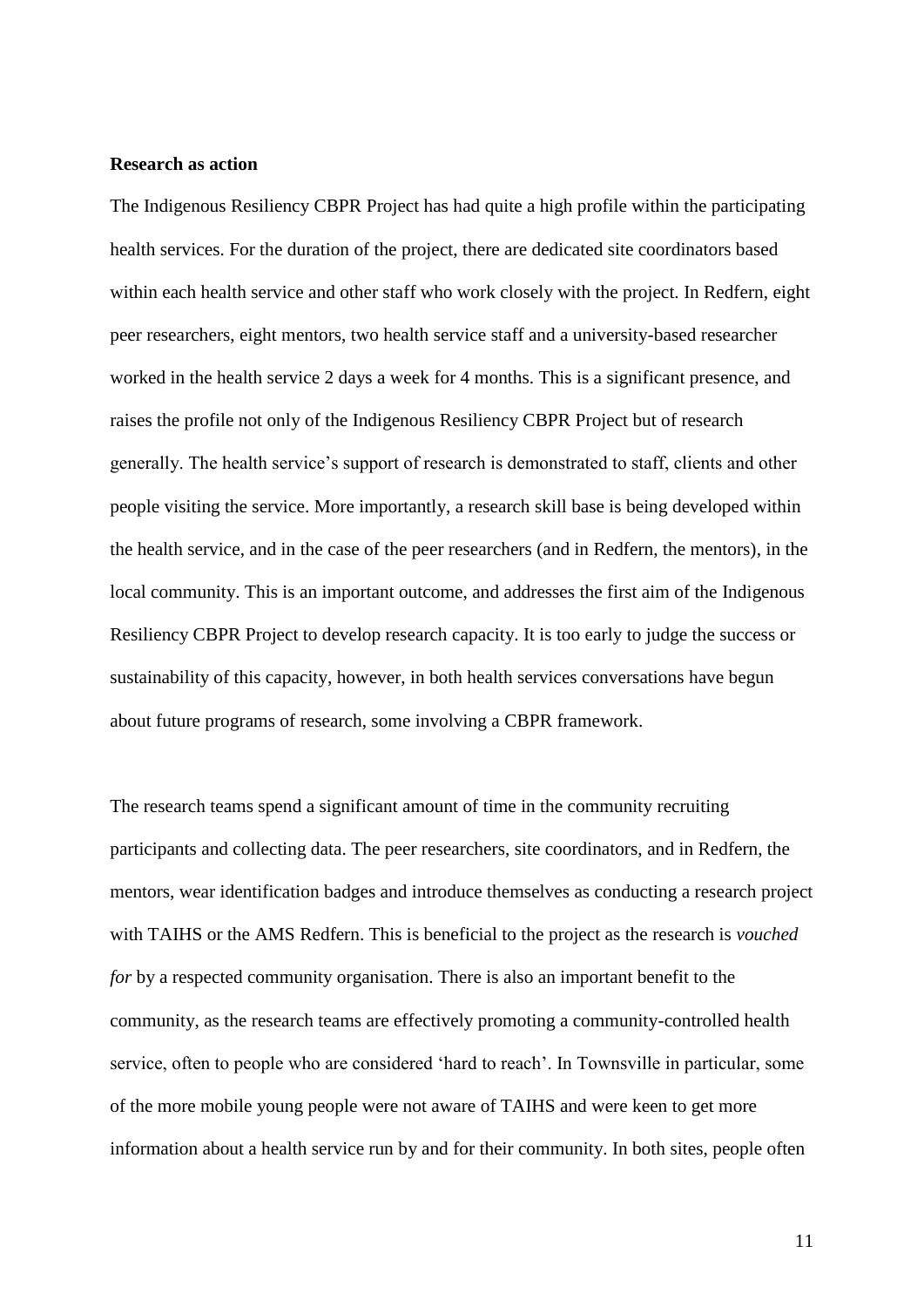asked about accessing the health service or sought help with making appointments. Whilst the Indigenous Resiliency CBPR Project is not a peer education project, there is a strong desire among the peer researchers to provide information to people who participate in the project. The project formally supported the principle of "no research without service" by organising referrals and having information available for peer researchers to distribute. More informally, peer researchers, health service staff and mentors spoke to many people (who did not necessarily participate in the project) about STIs and BBVs. Having members of the community talking openly about STIs and BBVs raises the profile of these infections and may help alleviate the shame associated with discussing them.

A less predictable outcome of the project has been the connections established between the health services and external organisations that provide services to the priority population in each project site. In Townsville, a service that provided a venue for a focus group asked for regular discussions around sexual and other health issues to be provided for the young people attending their service. During the first AMS Redfern workshop, participants visited several organisations that provide services to young people. The mentors (who include staff from local high schools and the probation and parole service) and health service staff made contact with programs that could be useful to their clients. Similarly, the mainstream organisations made contact with their local community-controlled health service, a connection that could facilitate future referrals for their Indigenous clients.

#### **Conclusion**

Until Indigenous communities have the resources or capacity to conduct their own research, partnerships with university-based researchers who bring technical expertise are inevitable.<sup>13</sup>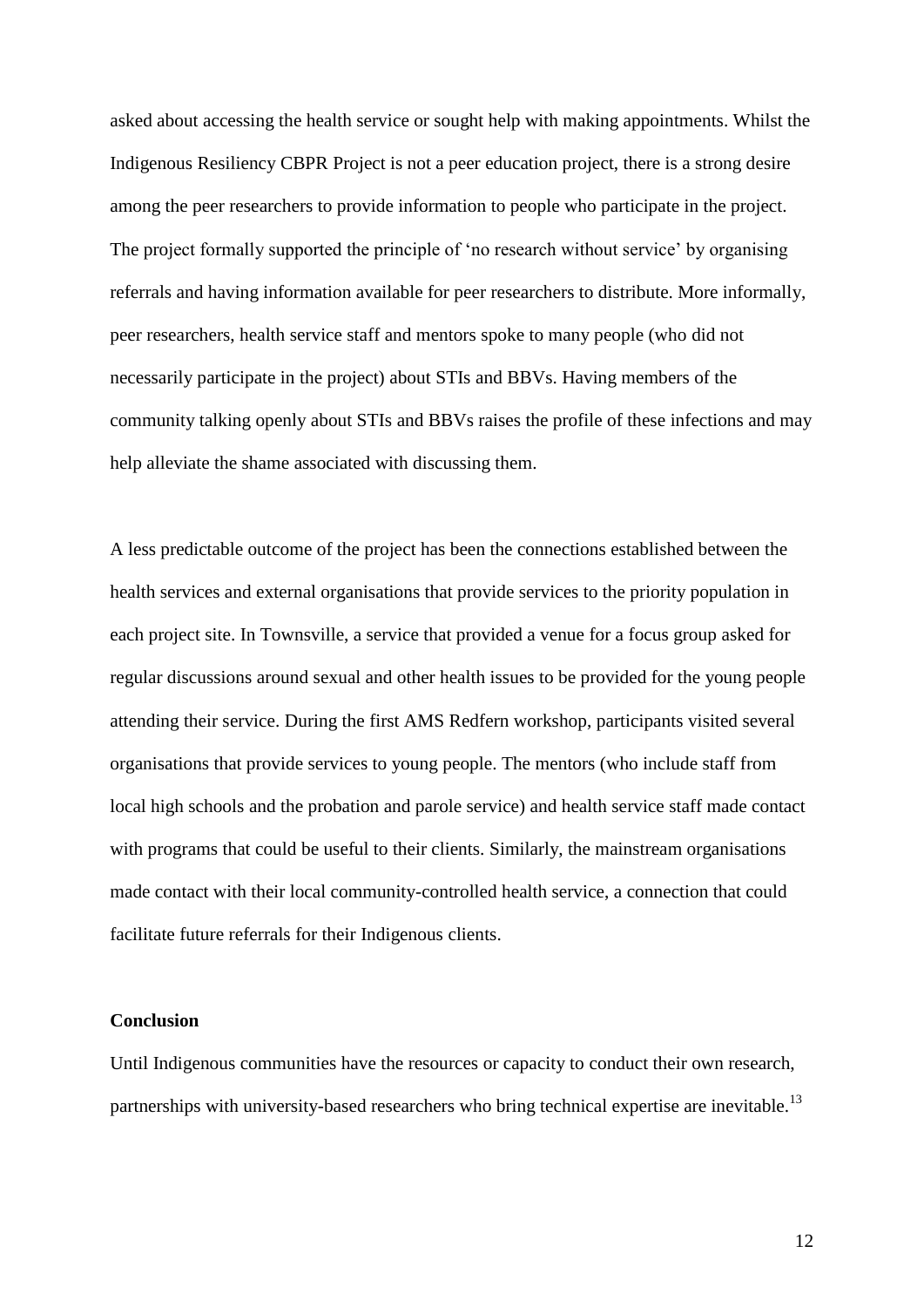CBPR is an approach that simultaneously facilitates a research partnership and provides "the training and resources that will allow the community to act on its own behalf in the future".<sup>18</sup>

This paper has described how the Indigenous Resiliency Project has utilised a CBPR approach to build a partnership between community organisations and research institutions, and to develop a project that is community-owned, locally relevant and culturally appropriate. An early benefit of this approach, and a key objective of the project, is that community members have been trained to conduct research that responds to the health priorities set by their communities. It is too early to evaluate the long-term sustainability or success of this research capacity, which may include seeking research funding, creating research jobs, developing research partnerships and continuing to conduct research.<sup>9</sup> Nor can we assess whether the relationships between the Indigenous communities, Aboriginal Community Controlled Health Services and research institutions that have facilitated this genuinely participatory project endure and generate new projects. The principal issue that this paper cannot address at this early stage is the effect that this project will have on the health of the participating communities.

Adopting a CBPR approach is not easy; it brings considerable challenges for researchers and communities. CBPR requires considerably more time, money, personnel and personal commitment than traditional research approaches. As Baum notes, it is messy, unpredictable and there are often differences in priorities between researchers and communities.<sup>8</sup> However, unlike other research approaches, CBPR combines research and action in a way that has the potential for communities to see the benefits of research conducted by, rather than on, them.

#### **Acknowledgments**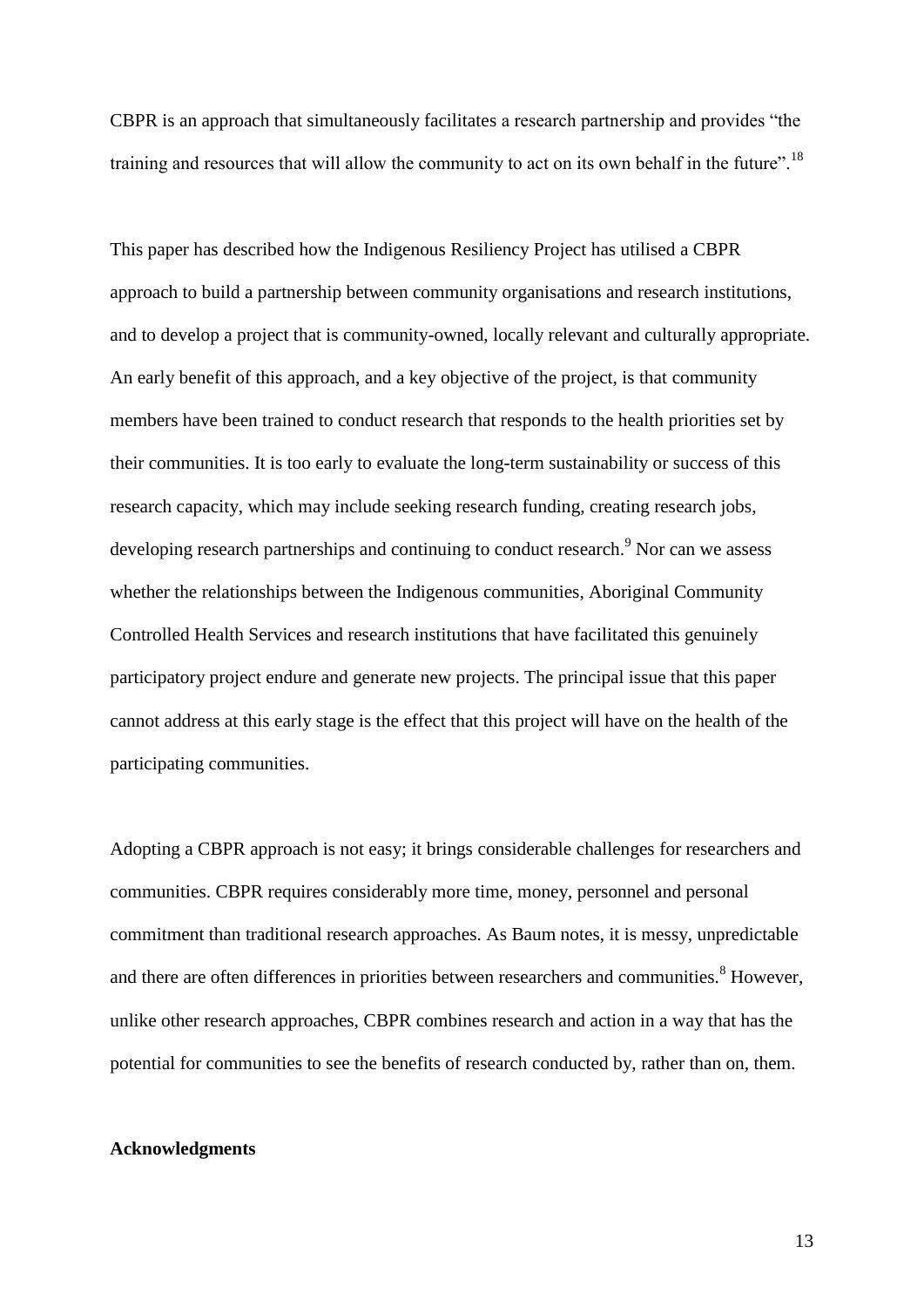This paper is written on behalf of the Indigenous Resiliency Project Australian Steering Committee: Angie Akee and Robert Scott (Townsville Aboriginal and Islanders Health Service), John Daniels and Dulcie Flowers (Aboriginal Medical Service, Redfern), Colin Garlett (Derbarl Yerrigan Health Service), John Kaldor and Lisa Maher (National Centre in HIV Epidemiology and Clinical Research) and independent investigators Sandra Eades, Chris Lawrence, Maurice Shipp and Edward Wilkes. As per our project protocols, this paper was circulated to members of the ASC for review and approval. Where internal protocols dictated, ASC members also circulated the paper to their health service Board of Directors, management and relevant staff. We acknowledge the contributions of David Brockman, the project"s national coordinator until April 2008; Wani Erick, the Townsville Aboriginal and Islanders Health Service site coordinator until December 2008; and John Williams, the current site coordinator at the Aboriginal Medical Service, Redfern. We thank the project staff, peer researchers, mentors and participants for their many contributions.

The Indigenous Resiliency Project is funded by the International Collaboration in Indigenous Health Research Program, a trilateral partnership between the National Health and Medical Research Council of Australia, the Canadian Institutes of Health Research, and the Health Research Council of New Zealand. The National Centre in HIV Epidemiology and Clinical Research is core-funded by the Australian Government Department of Health and Ageing, and Lisa Maher is supported by the award of an NHMRC Research Fellowship.

### **References**

1. Holmes W, Stewart P, Garrow A, Anderson I, Thorpe L. Researching Aboriginal health: experience from a study of urban young people's health and well-being. *Soc Sci Med* 2002; 54(8): 1267–79.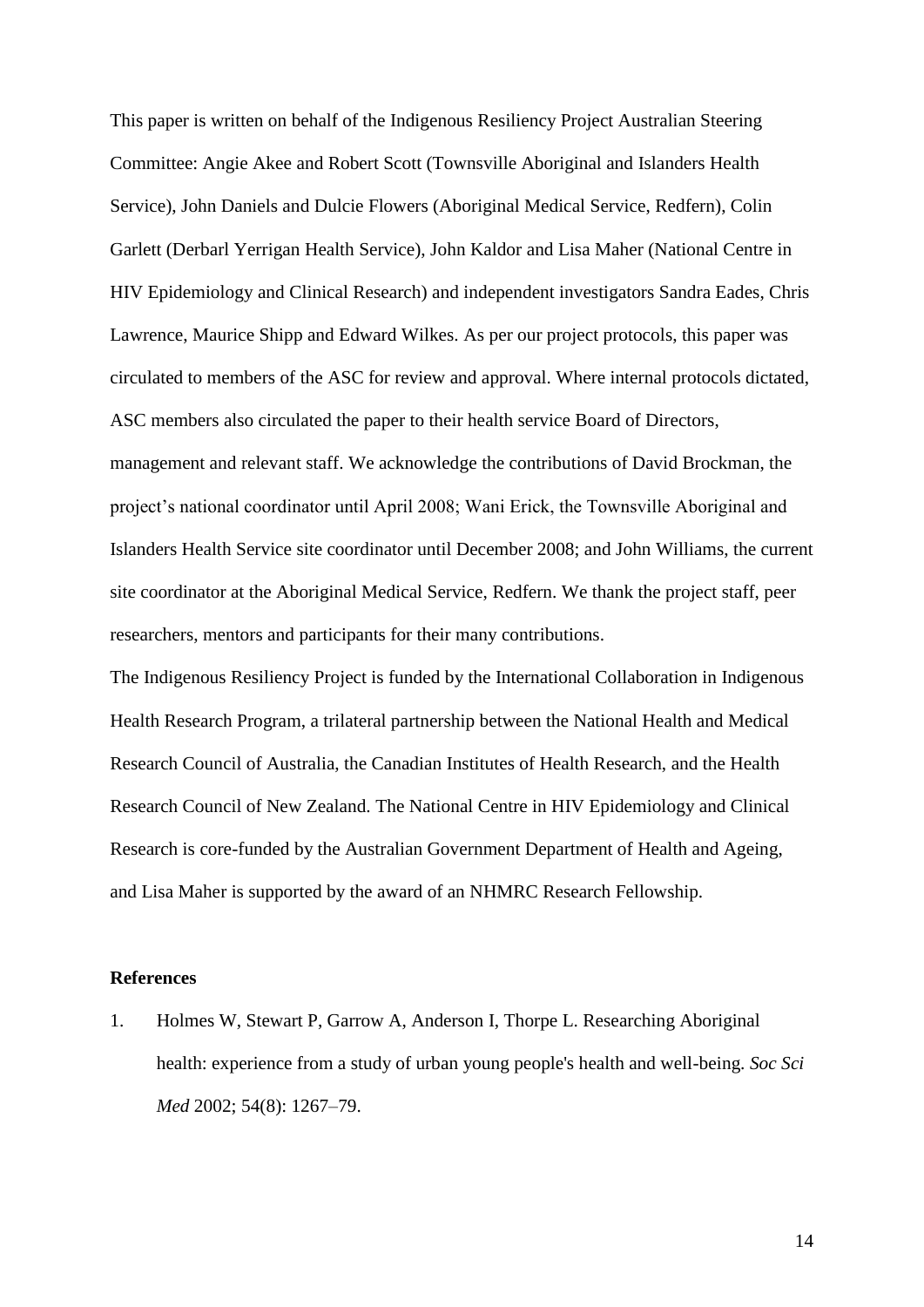- 2. Cochran PA, Marshall CA, Garcia-Downing C, Kendall E, Cook D, McCubbin L et al. Indigenous ways of knowing: implications for participatory research and community. *Am J Public Health* 2008; 98(1): 22–7.
- 3. Smith LT. Decolonizing methodologies: research and indigenous peoples. London, New York: Zed Books; 1999.
- 4. *Onemda* VicHealth Koori Health Unit. We can like research...in Koori hands: A community report on *Onemda* VicHealth Koori Health Unit's research workshops in 2007. Melbourne: The University of Melbourne; 2008.
- 5. National Health and Medical Research Council. The NHMRC Road Map: A Strategic Framework for Improving Aboriginal and Torres Strait Islander Health through Research. Canberra: National Health and Medical Research Council; 2002.
- 6. National Health and Medical Research Council, Australian Research Council, Australian Vice-Chancellors" Committee. National Statement on Ethical Conduct in Human Research. Canberra: National Health and Medical Research Council; 2007.
- 7. Aboriginal Health and Medical Research Council of New South Wales. AH&MRC Guidelines for Research into Aboriginal Health: Key principles. Sydney: Aboriginal Health and Medical Research Council of New South Wales; 2008.
- 8. Baum F, MacDougall C, Smith D. Participatory action research. *J Epidemiol Community Health*. 2006; 60: 854–7.
- 9. Viswanathan M, Ammerman A, Eng E, Garlehner G, Lohr K, Griffith D et al. Community-based participatory research: assessing the evidence. Rockville, MD: Agency for Healthcare Research and Quality; 2004.
- 10. Coupland H, Maher L. Clients or colleagues? Reflections on the process of participatory action research with young injecting drug users. *Int J Drug Policy* 2005; 16(3): 191–8.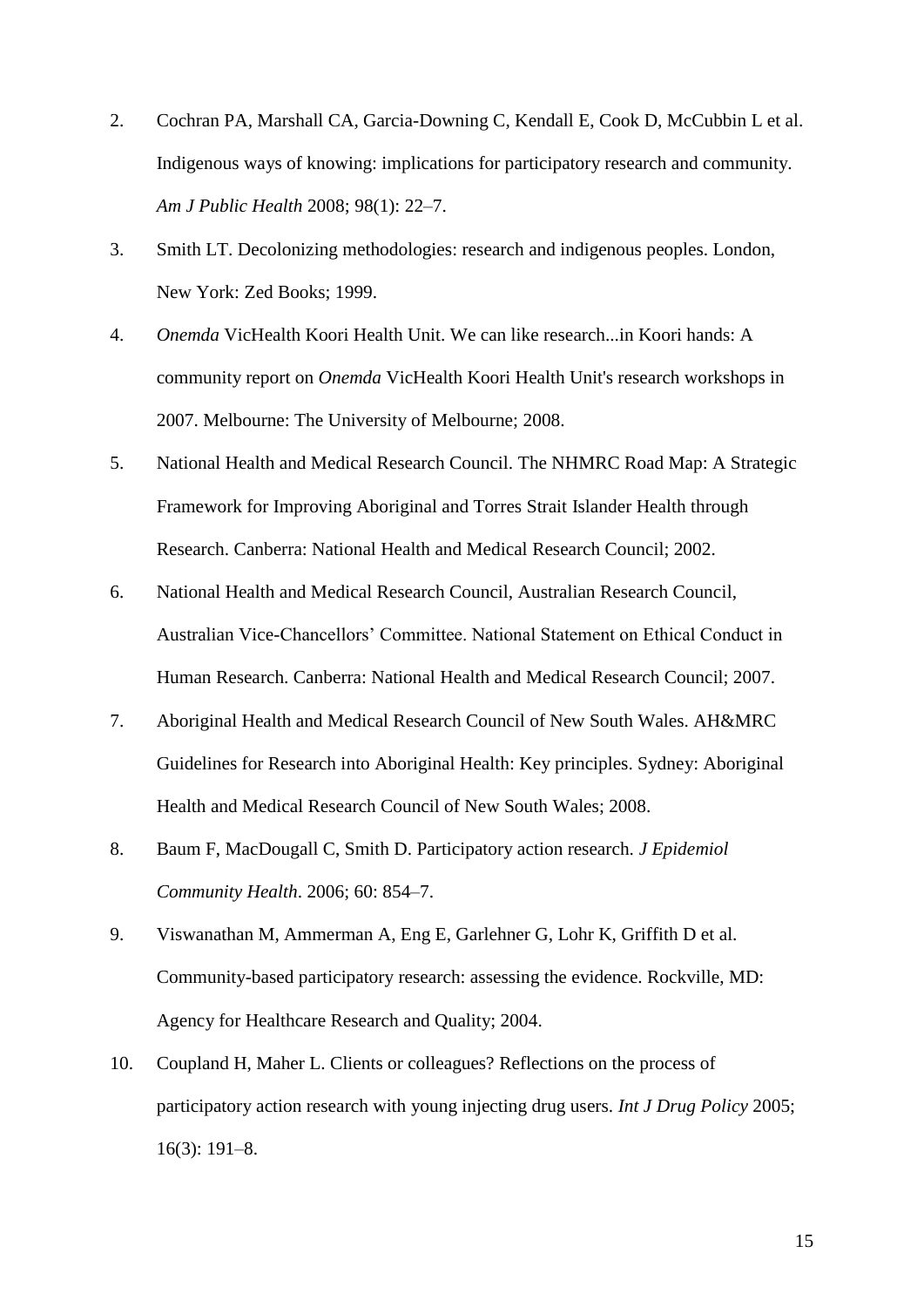- 11. Bostock J, Freeman J. 'No limits': Doing participatory action research with young people in Northumberland. *Journal of Community & Applied Social Psychology* 2003; 13(6): 464–74.
- 12. Nelson G, Ochocka J, Griffin K, Lord J. 'Nothing about me, without me': participatory action research with self-help/mutual aid organizations for psychiatric consumers/survivors. *Am J Community Psychol* 1998; 26(6): 881–912.
- 13. Pyett P. Working together to reduce health inequalities: reflections on a collaborative participatory approach to health research. *Aust N Z J Public Health* 2002; 26(4): 332–6.
- 14. Tsey K, Patterson D, Whiteside M, Baird L, Baird B, Tsey K. A microanalysis of a participatory action research process with a rural Aboriginal men's health group. Australian Journal of Primary Health. 2004; 10(1): 64–71.
- 15. Hecker R, Gordon E, Delaney S, Schuil C, Capon A, editors. The benefits of participatory evaluation methods in evaluating Aboriginal health programs. Evaluation: Equipping communities and government conference; 1997; Curtin, ACT. Australasian Evaluation Society.
- 16. Larkins SL, Page RP, Panaretto KS, Scott R, Mitchell MR, Alberts V et al. Attitudes and behaviours of young Indigenous people in Townsville concerning relationships, sex and contraception: the "U Mob Yarn Up" project. *Med J Aust*. 2007; 186(10): 513–8.
- 17. Brough M, Bond C, Hunt J, Jenkins D, Shannon C, Schubert L. Social capital meets identity: Aboriginality in an urban setting. *Journal of Sociology* 2006; 42(4): 396–411.
- 18. Brydon-Miller M. Using Participatory Action Research to Address Community Health Issues. In: Murray M, editor. *Critical Health Psychology*. London: Palgrave; 2003. pp. 187–202.
- 19. Kidd SA, Kral MJ. Practicing participatory action research. *Journal of Counseling Psychology* 2005; 52(2): 187–95.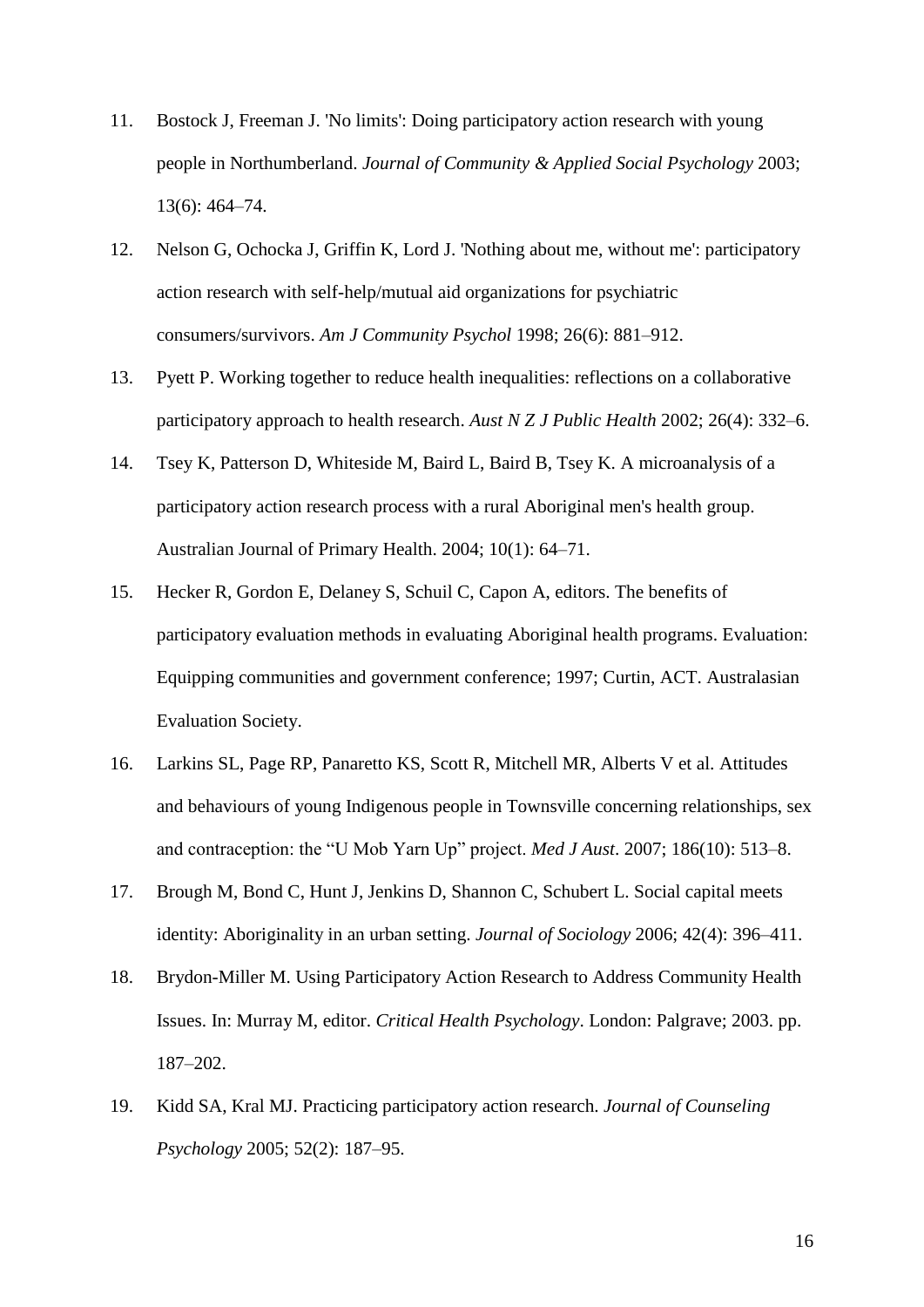- 20. Erick W, Mooney-Somers J, Akee A, Maher L. Resilience to blood borne and sexually transmitted infections: the development of a participatory action research project with young Aboriginal and Torres Strait Islander people in Townsville. *Aboriginal and Islander Health Worker Journal* 2008; 32(6): 5–8.
- 21. Mooney-Somers J, Erick W, Brockman D, Scott R, Maher L. Indigenous Resiliency Project Participatory Action Research Component: A report on the Research Training and Development Workshop, Townsville, February 2008. Sydney: National Centre in HIV Epidemiology and Clinical Research, The University of New South Wales; 2008. Available from: [http://www.nchecr.unsw.edu.au/NCHECRweb.nsf/resources/PAR](http://www.nchecr.unsw.edu.au/NCHECRweb.nsf/resources/PAR-report/$file/PARwshop-report_TAIHS.pdf)[report/\\$file/PARwshop-report\\_TAIHS.pdf](http://www.nchecr.unsw.edu.au/NCHECRweb.nsf/resources/PAR-report/$file/PARwshop-report_TAIHS.pdf) (Cited 3 July 2009)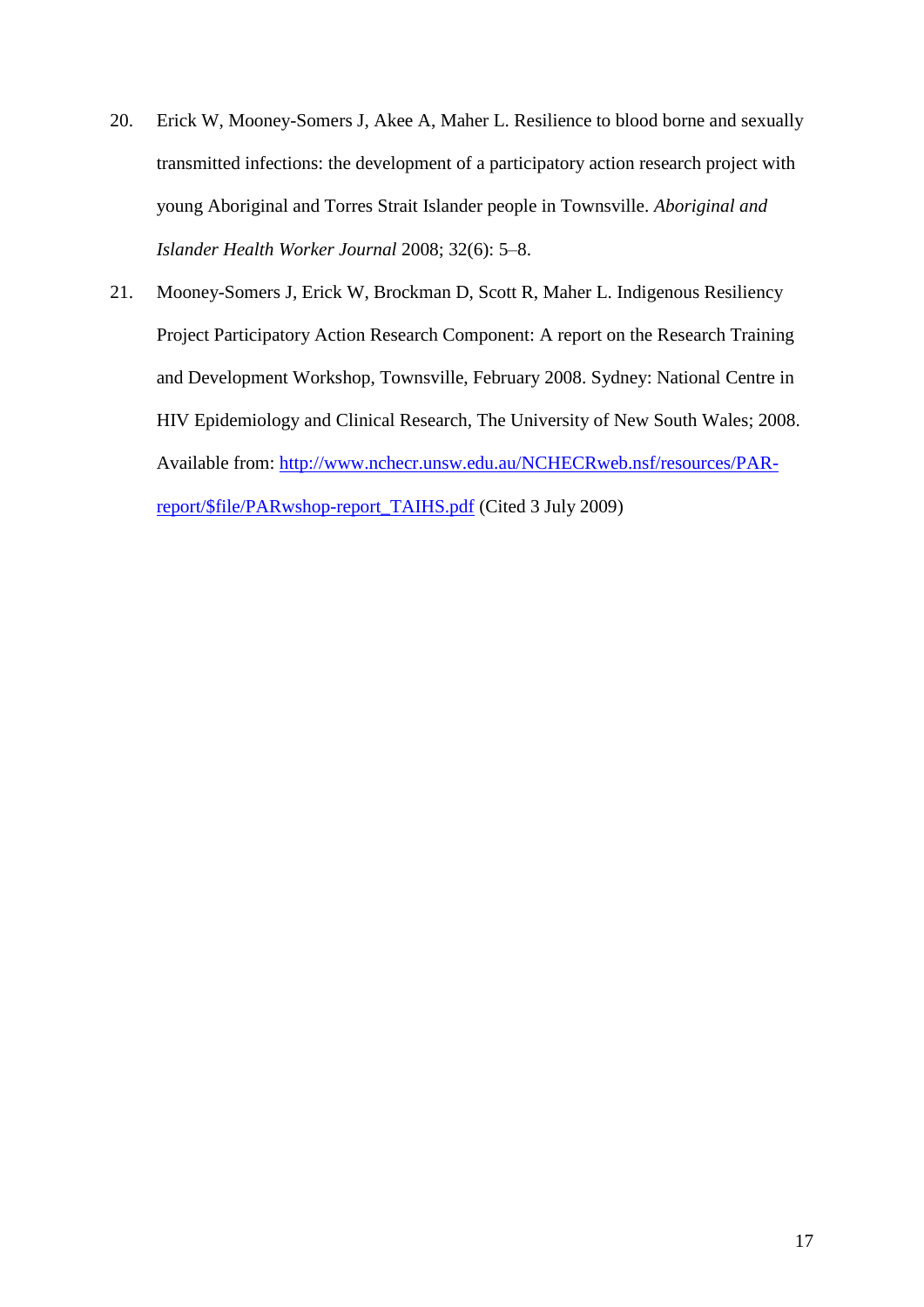[insert immediately after references]

**Community commentary: An Aboriginal health worker reflects on his involvement in the Indigenous Resiliency Project.**

*Robert Scott is the men's sexual health worker at the Townsville Aboriginal and Islanders Health Service (TAIHS). He has been actively involved in the Indigenous Resiliency Project.* 

I remember when the researchers from Sydney made their first visit to our service (TAIHS) to talk about the project. The staff didn"t think the project would have much to do with us as it seemed to be all about management and the timeline was quite long. I became involved because of my job as a sexual health worker and sat in on the teleconferences. It was like going from high school to a university lecture. There was a lot of information and background and often it was hard to understand. When I went to my first face-to-face meeting in Perth, the picture became much clearer and because I was away from work I could spend time and talk to people. I asked a lot of questions and got a good insight into the project.

In the past, research has not always been done properly, and this has caused community unease. It was hard when I got back to work because there was a lot of resistance in the service and the community to research. Our clinic staff did not understand what the project was about and put stickers on the front cover of peoples' chart that read, 'The contents of this file is not to be used for research'. This was a complete misunderstanding as we were never going to access charts but it shows how important it is to consult with people properly before you begin.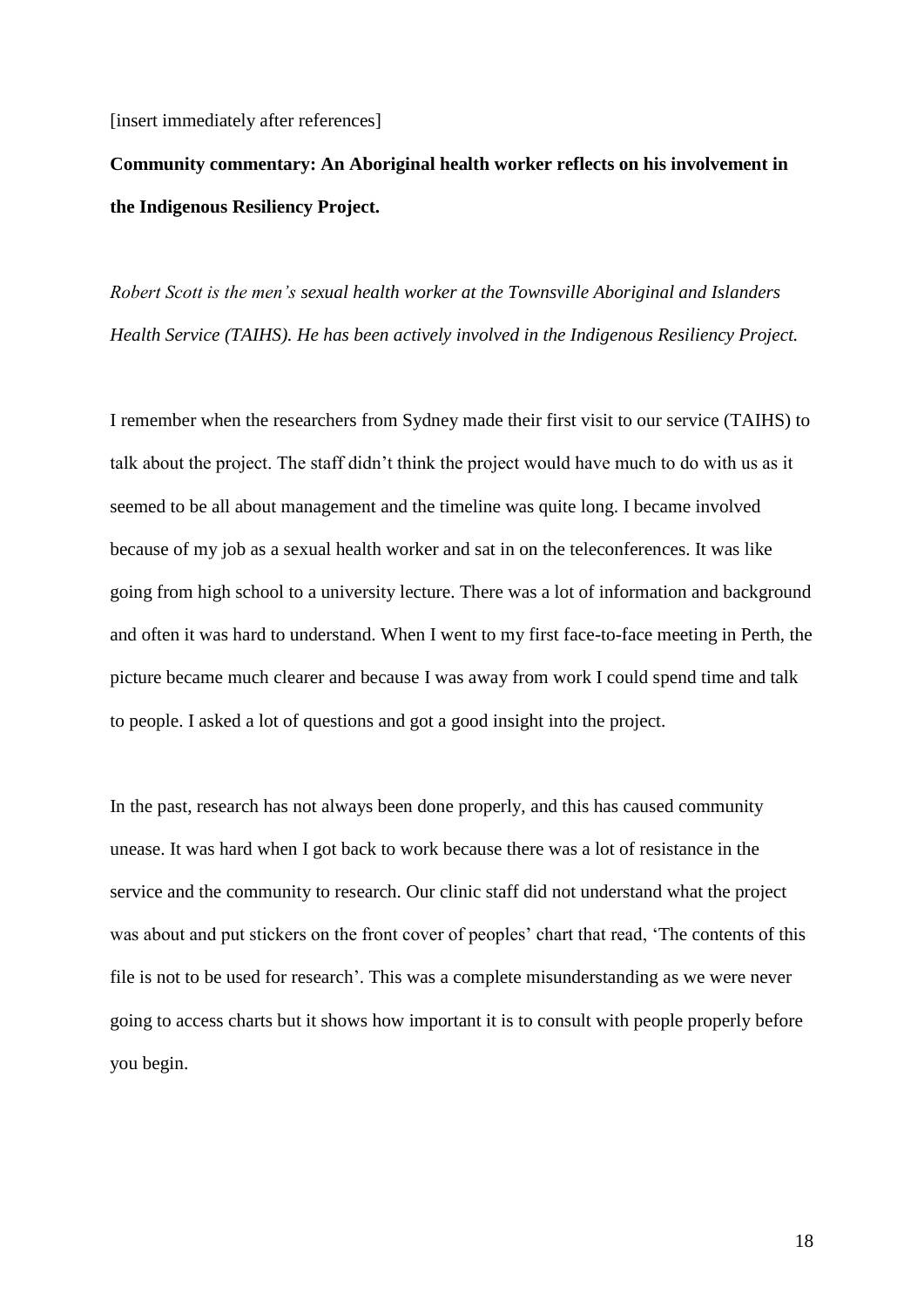When the project started, we talked about the kind of personnel we needed. I was worried that if we had a health worker in the coordinator position they would end up doing non-project work. In the end, we did employ a registered nurse (Wani Erick). Sometimes the health service has needed Wani"s and my clinical skills more than they have needed the project to progress. The tension between research and service delivery is a familiar one for Aboriginal and other health workers.

The only thing I think we could have done better was to have a male worker more available to do some of the interviews with young men. I was on clinic duty during the data collection time and was unable to help much with that aspect, so we have a bias toward women in our sample.

The project has had an impact on the TAIHS workforce. The research has made people more talkative and that has the potential to improve community knowledge. Wani and I shared a lot of information about STIs and BBVs that has been passed on to our clients. The fieldwork really raised awareness of our service in the community, especially among young people at risk who didn"t access our service. Wani got a lot of requests for information, services and referrals and because she was based in the service she knew all the doctors here, when they worked and what services people could access, so she could connect them directly to the right things and organise appointments or transport.

At the beginning of the project, we used a decision matrix to identify the target population our service was going to work with. Working through the criteria in the matrix was a good way to inform people about the project, because we talked to lots of people in the service and the community. TAIHS has a very successful mothers and babies clinic so the obvious population for us was pregnant women, but in some ways that was too easy. Thinking about who would